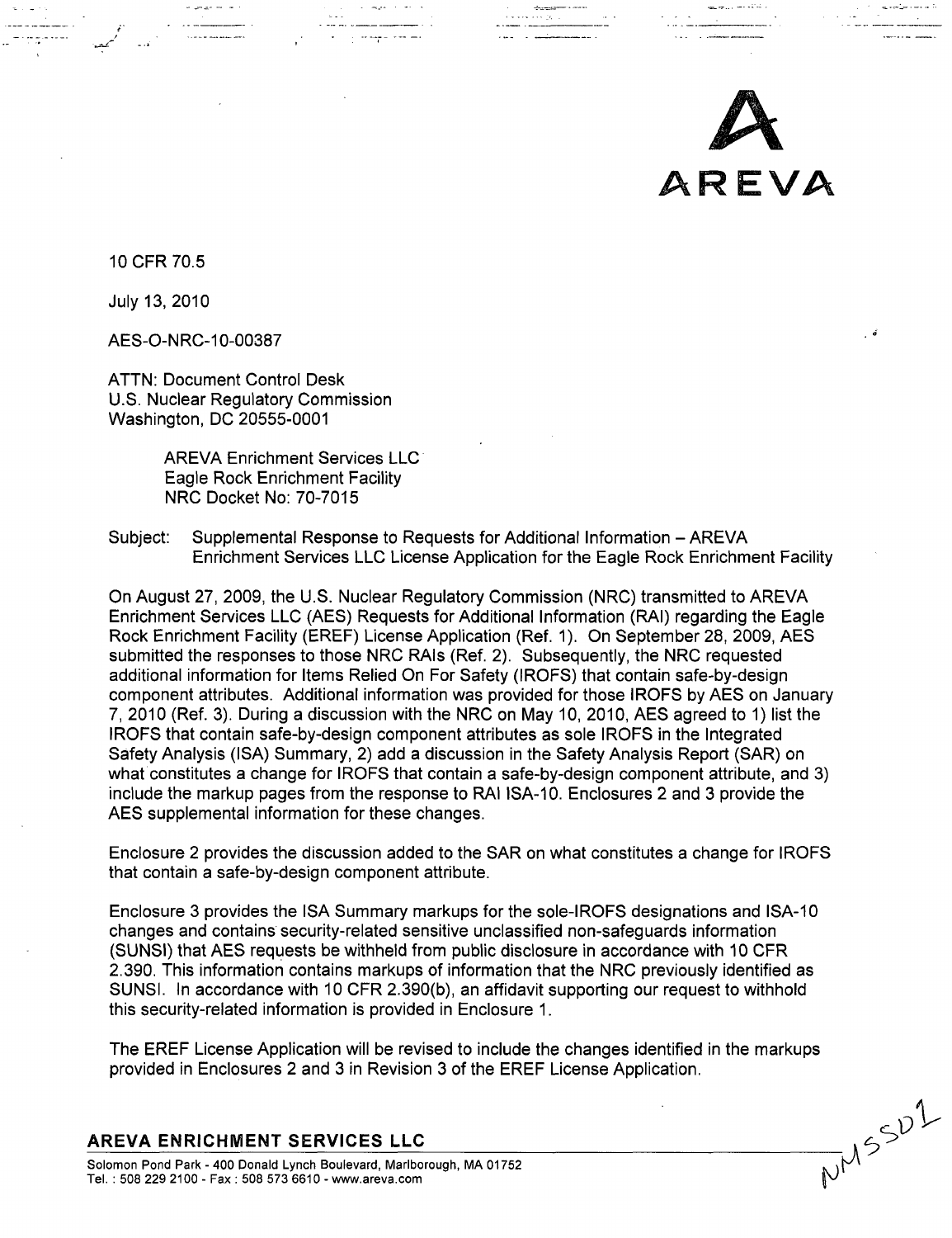AREVA Enrichment Services LLC AES-O-NRC-10-00387 Page 2 of 2

 $\alpha$  , or  $\omega < \beta < \gamma$  , **Alexander Advisor** 

If you have any questions regarding this submittal, please contact me at (508) 573-6554.

Respectfully,

/

 $\omega_{\rm c}$  ,  $\omega_{\rm c}$  ,

Kay ames A. Kay

Licensing Manager

References:

- 1) B. Reilly (U.S. Nuclear Regulatory Commission) Letter to Jim Kay, Licensing Manager, Eagle Rock Enrichment Facility, AREVA Enrichment Services LLC, Request for Additional Information - AREVA Enrichment Services LLC License Application for the Eagle Rock Enrichment Facility, dated August 27, 2009.
- 2) J. Kay (AES) Letter to the U.S. Nuclear Regulatory Commission, Response to Requests for Additional Information, AREVA Enrichment Services LLC License Application for the Eagle Rock Enrichment Facility, dated September 28, 2009.
- 3) J. Kay (AES) Letter to the U.S. Nuclear Regulatory Commission, Re-categorizing Safeby-Design Components, dated January 7, 2010.

Enclosures:

- 1) Affidavit of James A. Kay
- 2) SAR Markup
- 3) ISA Summary Markups

## Commitment:

The changes identified in the markups provided in Enclosures 2 and 3 will be included in Revision 3 of the EREF License Application.

cc:

Breeda Reilly, U.S. NRC Senior Project Manager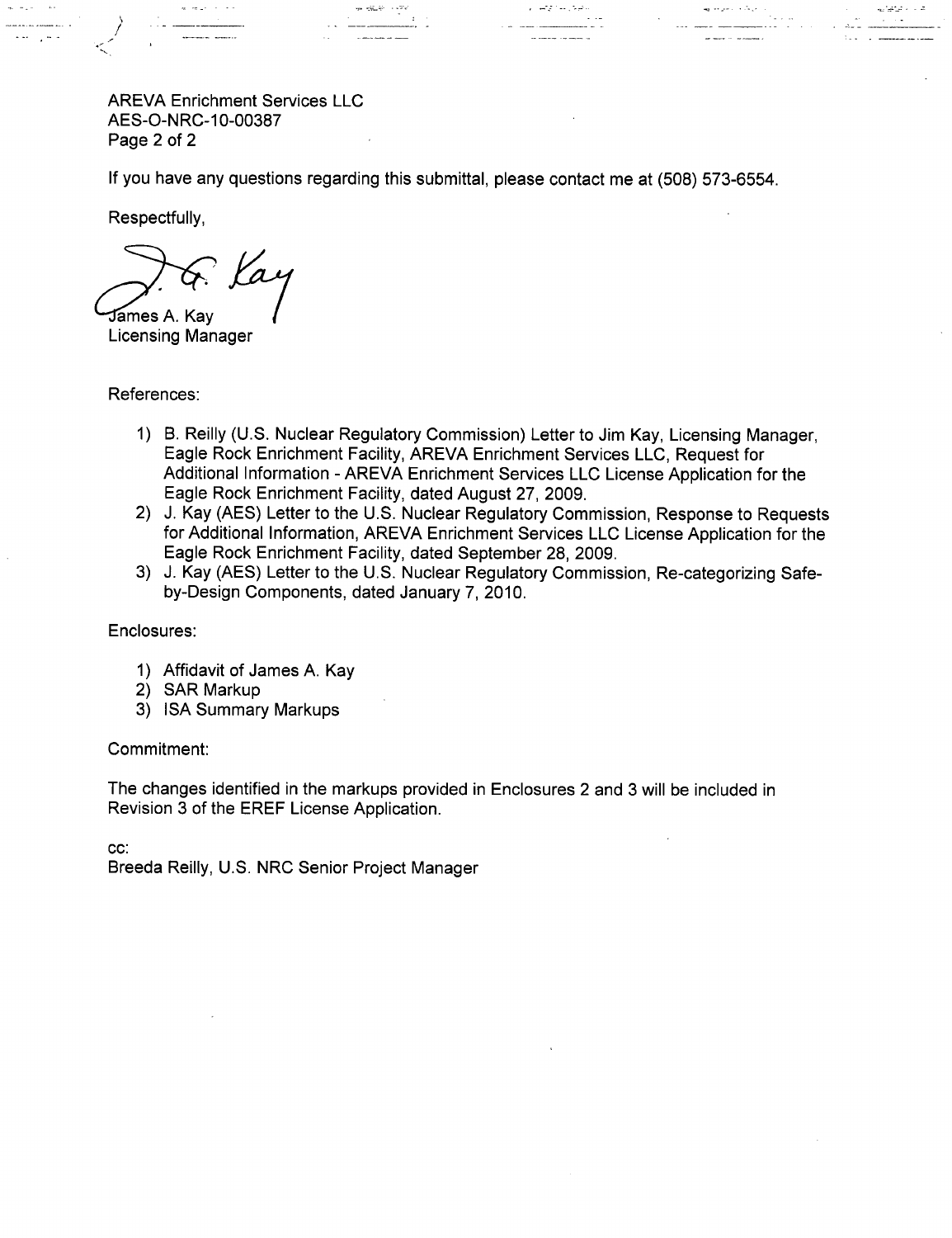AREVA Enrichment Services LLC **Enclosure 1** Eagle Rock Enrichment Facility **Affidavit of James A. Kay** AES-O-NRC-10-00387

a) I am the Licensing Manager for the AREVA Enrichment Services LLC (AES), and as such have the responsibility of reviewing the security-related information sought to be withheld from public disclosure in connection with our application to construct and operate a uranium enrichment facility. I am authorized to apply for the withholding of such security-related information from public disclosure on behalf of AES.

- b) I am making this affidavit in conformance with the provisions of 10 CFR 2.390 of the regulations of the Nuclear Regulatory Commission (NRC), and in conjunction with AES's request for withholding, which is accompanied by this affidavit.
- c) I have knowledge of the criteria used by AES in designating information as sensitive unclassified security-related information (SUNSI).
- d) By this submittal, AES seeks to protect from disclosure certain information designated as SUNSI contained in Enclosure 3 for the Security-Related Markups of the Integrated Safety Analysis Report.

This affidavit discusses the bases for withholding certain portions of this submittal, as indicated therein, from public disclosure.

- e) Pursuant to the provisions of 10 CFR 2.390(b)(4), the following is furnished for consideration by the NRC in determining whether the security-related information sought to be protected should be withheld from public disclosure.
	- 1. For the sensitive unclassified security-related information (SUNSI) the information was identified as SUNSI by the NRC and by AES using the guidance in NRC Regulatory Issue Summary (RIS) 2005-31, "Control of Security-Related Sensitive Unclassified Non-Safeguards Information Handled by Individuals, Firms, and Entities Subject to NRC Regulation of the Use of Source, Byproduct, and Special Nuclear Material."
	- 2. The information sought to be withheld is being provided to the NRC in confidence, and, under the provisions of 10 CFR 2.390, it is to be received in confidence by the NRC.
	- 3. The information sought to be withheld is not available in public sources, to the best of AES's knowledge and belief.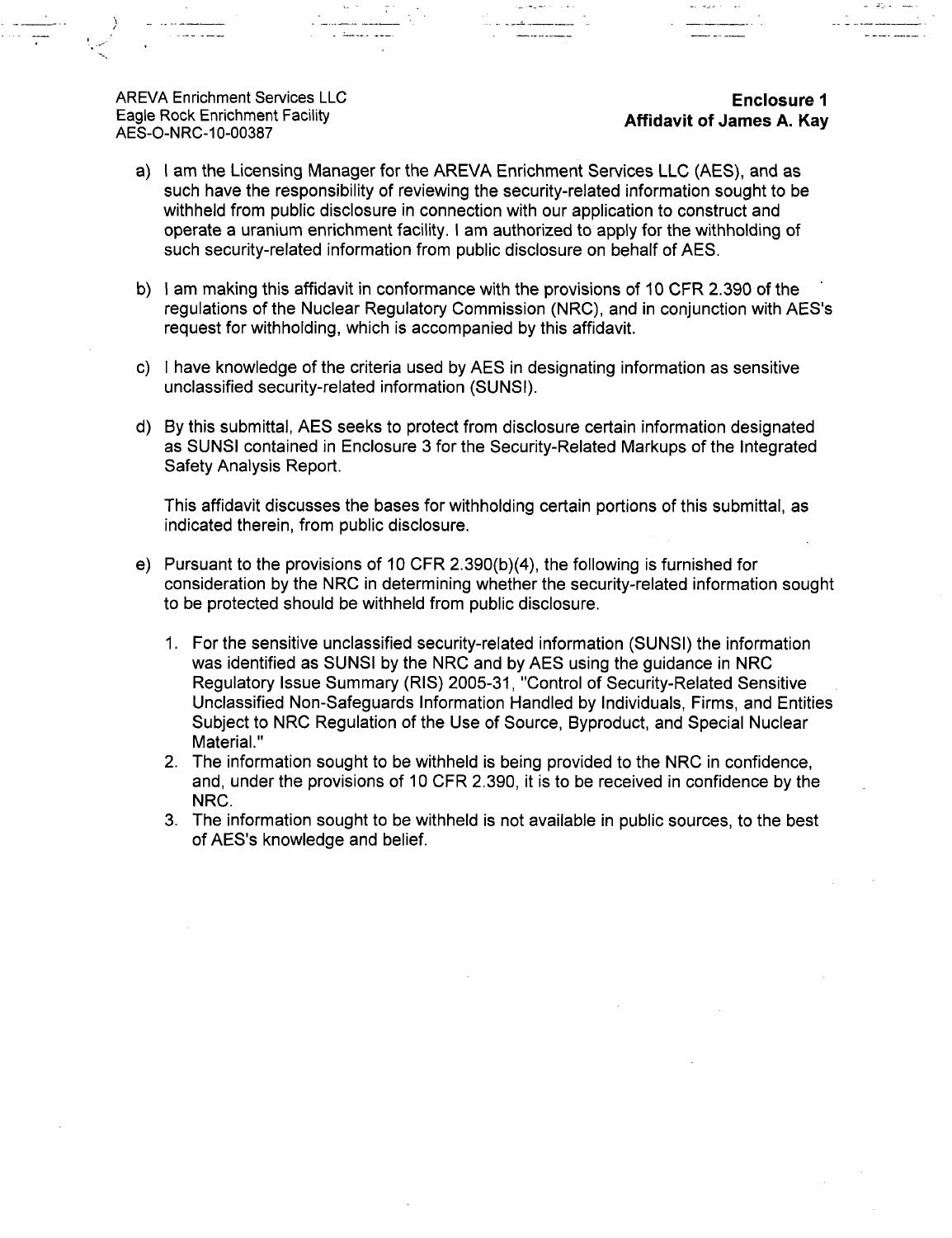AREVA Enrichment Services LLC Eagle Rock Enrichment Facility AES-O-NRC-10-00387

Enclosure **1** Affidavit of James **A.** Kay

للديني

For all of the reasons discussed above, AES requests that the identified security-related information be withheld from public disclosure.

I declare under penalty of perjury that the foregoing is true and correct.

Executed on July 13, 2010

Mr. James A. Kay Licensing Manager of AES LLC 400 Donald Lynch Boulevard Marlborough, MA 01752

Notary Public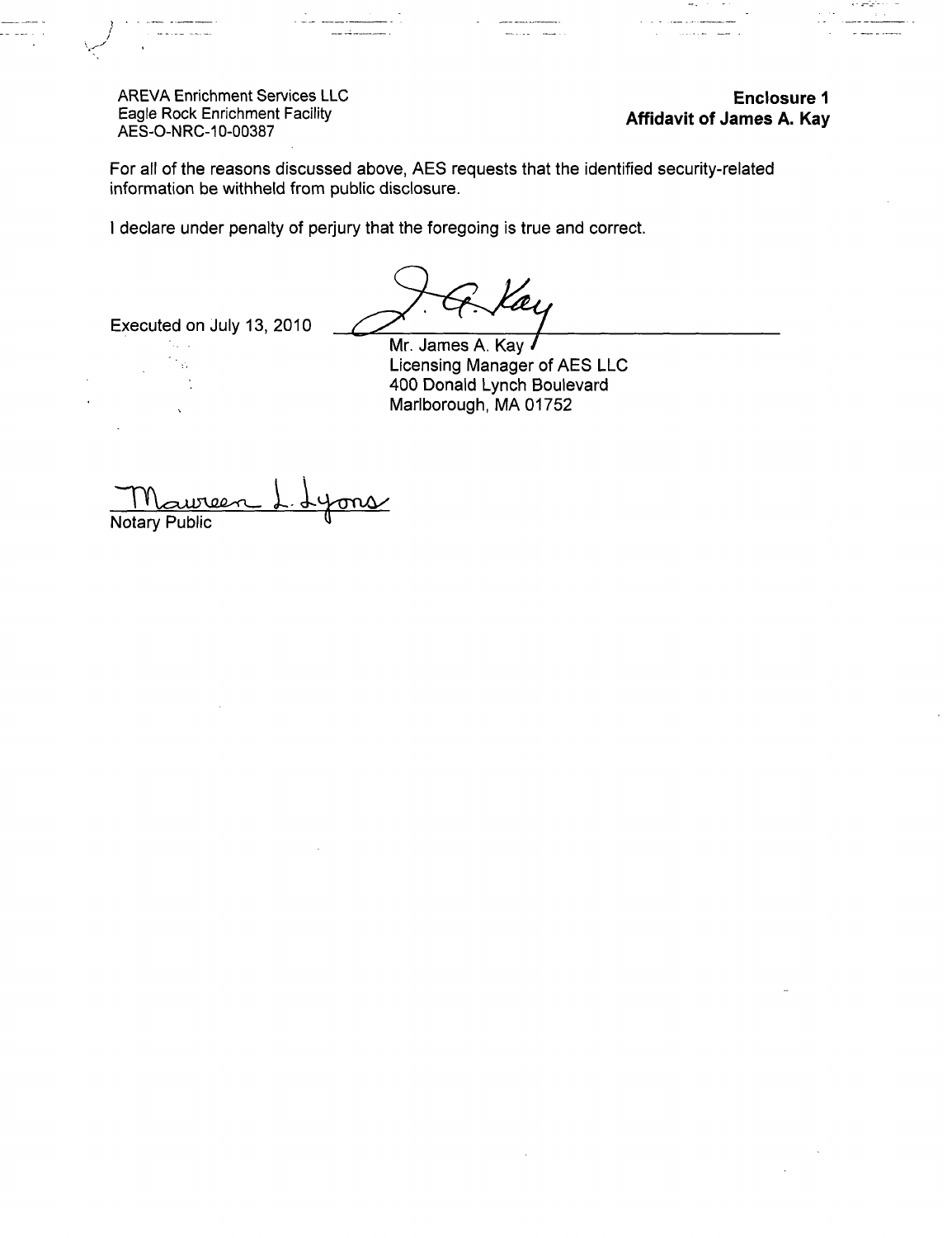AREVA Enrichment Services LLC Eagle Rock Enrichment Facility AES-O-NRC-10-00387

 $\frac{1}{2} \left( \frac{1}{2} \left( \frac{1}{2} \left( \frac{1}{2} \left( \frac{1}{2} \left( \frac{1}{2} \left( \frac{1}{2} \left( \frac{1}{2} \left( \frac{1}{2} \left( \frac{1}{2} \left( \frac{1}{2} \right) \right) - \frac{1}{2} \left( \frac{1}{2} \left( \frac{1}{2} \left( \frac{1}{2} \right) \right) - \frac{1}{2} \left( \frac{1}{2} \left( \frac{1}{2} \left( \frac{1}{2} \right) \right) - \frac{1}{2} \left( \frac{1}{2} \$ 

 $\mathcal{L}$ 

/

Enclosure 2 SAR Markup

 $\sim$   $\sim$ 

للمستدعين ---

لمرتب الأنسان

 $\bar{z}$ 

 $\mathbf{v} = \mathbf{y} \mathbf{y}$  .

........

 $\overline{a}$  $\ddot{\phantom{a}}$ 

 $\mathcal{L}_{\mathcal{A}}$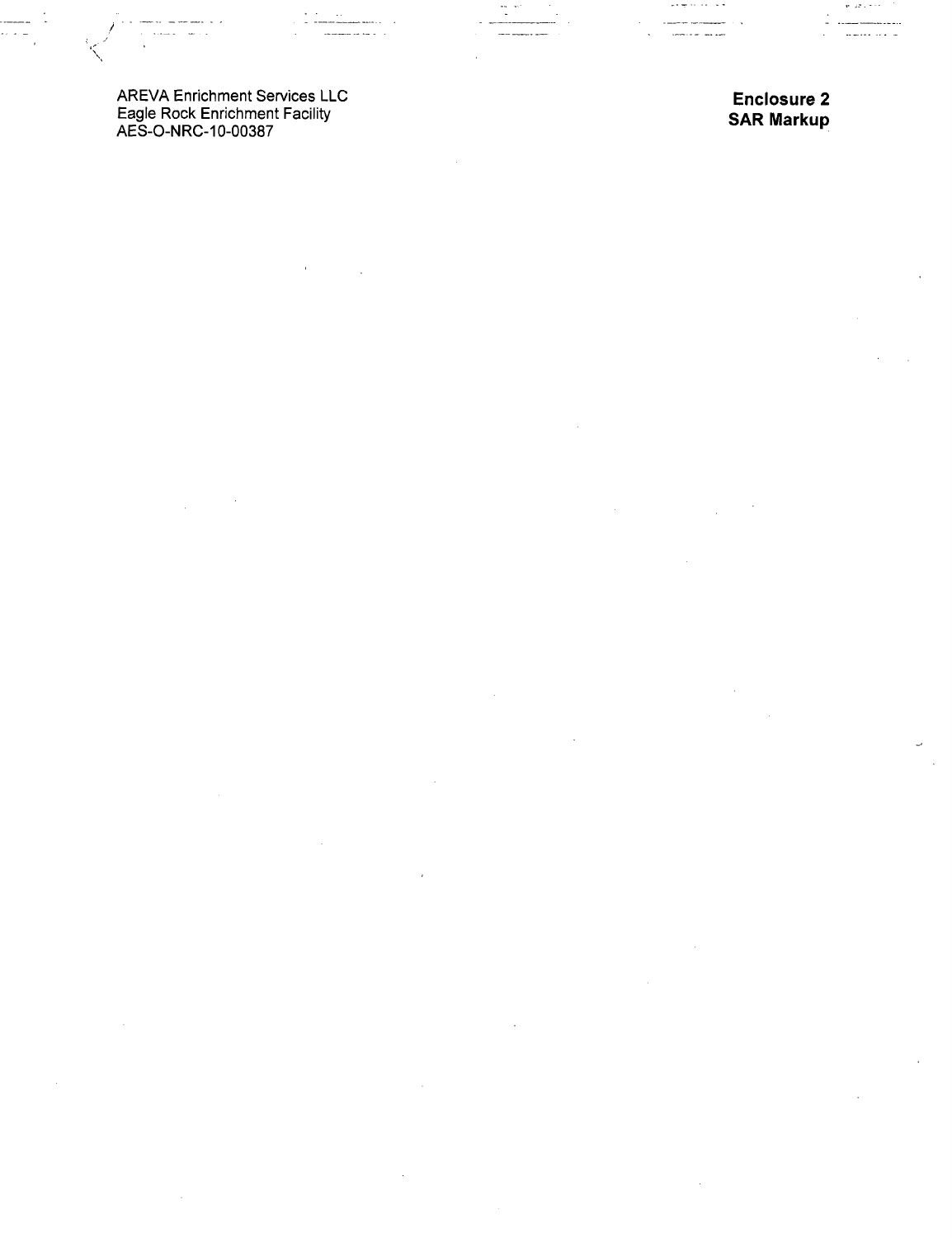**"QA** aspects

**1K**

- Potential operability or maintainability concerns
- **<sup>o</sup>**Constructability concerns
- **o** Post-modification testing requirements
- **Environmental considerations**
- **"** Human factors.

After completion of a modification to a structure, system, or component, the modification project engineer shall ensure that all applicable testing has been completed to ensure correct operation of the system(s) affected **by** the modification and documentation regarding the modification is complete. In order to ensure operators are able to operate a modified system safely, when a modification is complete, all documents necessary, e.g., the revised process description, checklists for operation and floweheets are made available to operations and maintenance departments once the modified system becomes "operational." Appropriate training on the modification is completed before a system is placed in operation. **A** formal notice of a modification being completed is distributed to all appropriate managers. As-built drawings incorporating the modification are completed promptly. These records shall be identified and shall be retained for the duration of the facility license.

# $MSET$   $\geq$  11.1.5 Assessments

Periodic assessments of the configuration management program are conducted to determine the system's effectiveness and to correct deficiencies. These assessments include review of the adequacy of documentation and system walk downs of the as-built facility. Such assessments are conducted and documented in accordance with procedures and scheduled as discussed in Appendix **A,** Section **18,** Internal Audits.

Periodic assessments of the configuration management program and of the design confirm that the system meets its goals and that the design is consistent with the design bases. Incident investigations occur in accordance with the QA Program and associated CAP procedures in the event problems are encountered. Prompt corrective actions are developed as a result of incident investigations or in response to adverse audit/assessment results, in accordance with **CAP** procedures.